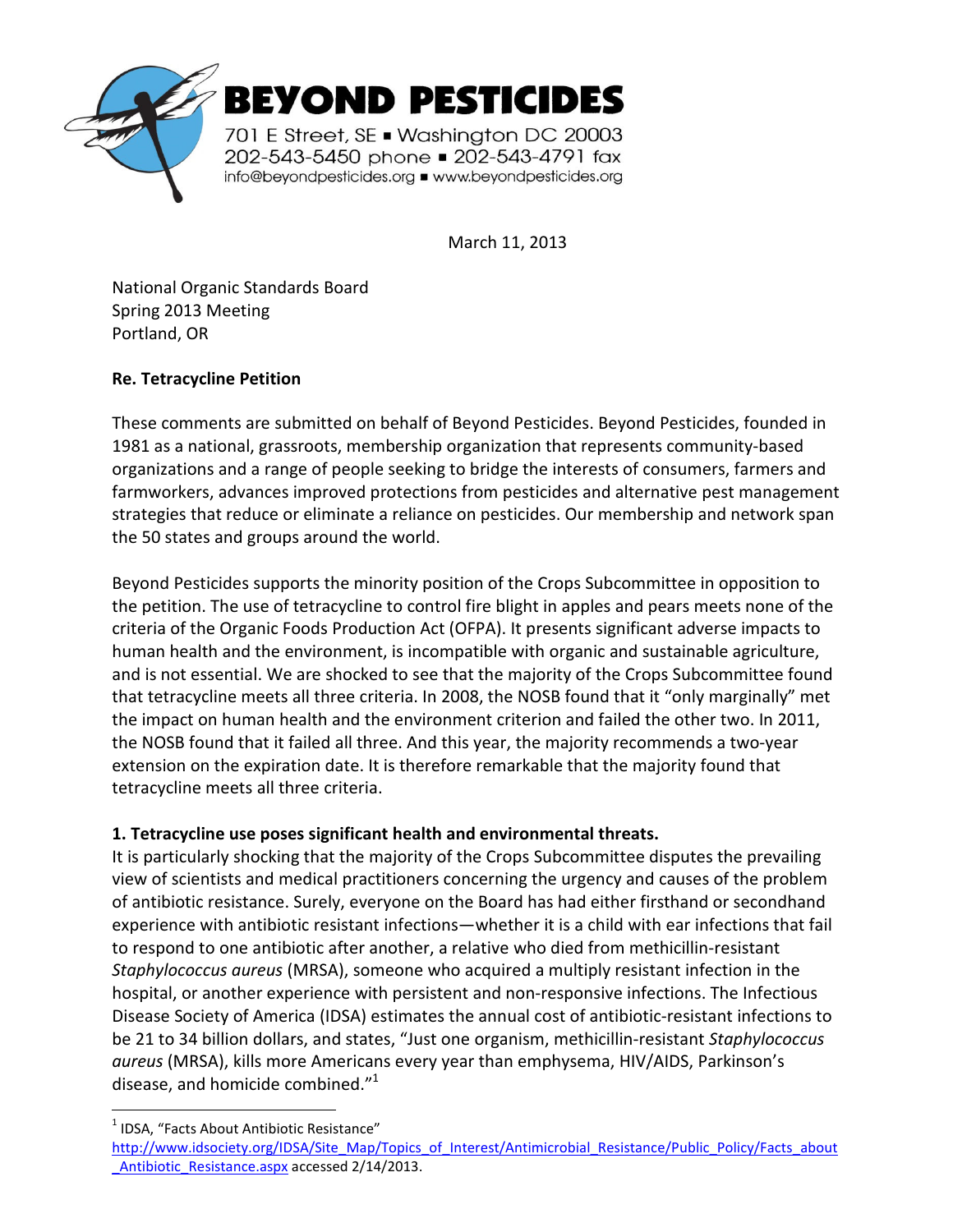Thus, "Antimicrobial resistance is recognized as one of the greatest threats to human health worldwide."<sup>2</sup> The majority opinion goes to great lengths—to the extent of inaccurately describing findings in the Technical Report and other scientific findings, as well as dismissing without evidence findings well-supported by science—to downplay the importance of tetracycline resistance and its relationship to tetracycline use. For example, the statement on page 4, "While oxytetracycline is used to treat a wide variety of human bacterial infections and diseases, the 2011 TR (lines 593-597) cites the Centers for Disease Control and Prevention (CDC) as indicating that resistance has not yet occurred for these drugs," misrepresents the statement cited, which says, "Oxytetracycline is also used as a second line of defense for bacteria that pose significant health threats, such as anthrax. It is important to note that there are alternatives available to treatment with oxytetracycline. In regard to other tetracyclines, the CDC has indicated that resistance to tetracyclines has not yet occurred in important pathogens including chlamydia, mycoplasmas, rickettsiae, and spirochetes (EPA, 2006a)." (The minority position has cited other studies showing resistance to tetracycline as well.) The majority opinion states on page 5, "[T]here are no examples of acquisition of tetracyclineresistance genes by *E. amylovora* in orchards," and on page 8, "The fire blight organism has not shown any signs of resistance itself," without evidence to support the contradiction with the TR statement (lines 577-579), "Although there have been reports of oxytetracycline resistant strains of *E. amylovora* in apple orchards, the extent of this resistance is unknown at present time (EPA, 2006a)." The majority also seeks to rebut science introduced by the minority with unsupported statements by the petitioner—see category 1, question 2.

The majority opinion also rejects the prevailing scientific view of how antibiotic resistance is spread. Their conclusion on page 8, "Human pathogens have not been found in orchards and would have to be present for the resistance genes to transfer" exemplifies a critical lack of understanding. The minority position describes the current scientific understanding of the spread of resistance through selection and horizontal gene transfer. This is considered to be a serious enough matter by the Infectious Diseases Society of America that it commented to EPA on an emergency exemption request for gentamycin use for fire blight, "There is ample reason to be concerned about adverse human health effects from gentamicin use in plant agriculture…[A] risk assessment model should be developed to understand the potential for adverse health consequences in humans. The FDA has used this approach in guidance to industry for microbial safety of antimicrobial use in food animals, and an equally rigorous approach is needed for use in plant agriculture."<sup>3</sup> And,

Granting the Michigan Department of Agriculture's exemption request would set an unfortunate and dangerous precedent during an era when we cannot afford to lose yet another therapeutic option for treating serious infections. IDSA is extremely concerned about the possibility that the direct or indirect effects of gentamicin use in plant agriculture may seriously compromise gentamicin's effectiveness in the treatment of

.

<sup>&</sup>lt;sup>2</sup> IDSA, "Facts About Antibiotic Resistance"

<sup>&</sup>lt;sup>3</sup> IDSA, April 27, 2006. Letter from Martin J. Blaser, president, to EPA. Re: Comments on Docket ID Number EPA-HQ-OPP-2006-0234 (Receipt of Application for Emergency Exemption: Gentamicin). Pp. 1-2.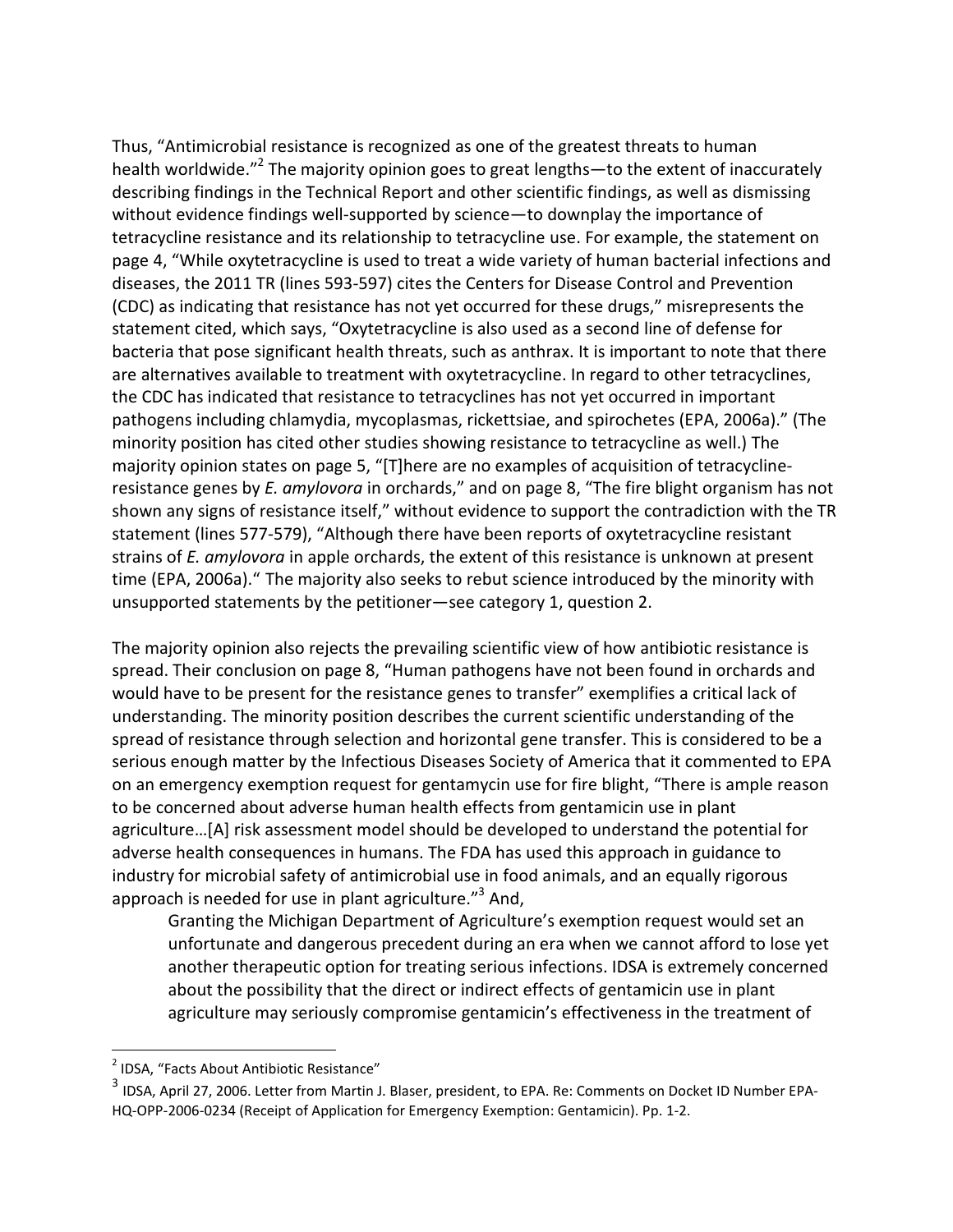human bacterial infections. We support further research in this area, but **we strongly oppose even one-time use of gentamicin in plant agriculture until the microbial safety has been thoroughly evaluated.<sup>4</sup> (Emphasis added.)** 

This letter from IDSA is attached to these comments.

In addition, IDSA testified before the U.S. House of Representatives Committee on Energy and Commerce Subcommittee on Health on July 14, 2010 about promoting judicious use of medically important antibiotics in animal agriculture. It stated, "IDSA also supports the elimination of non-judicious uses of antibiotics in plant agriculture. Antibiotics currently are used inappropriately on fruit and vegetables (e.g., use of gentamicin as a pesticide in apple orchards)."<sup>5</sup> The IDSA testimony is attached to these comments.

We hope that the NOSB will invite someone like a representative of the IDSA to explain the science and medical importance of the spread of antibiotic resistance.

## **2. Tetracycline use is incompatible with a system of organic and sustainable agriculture.**

As the minority opinion points out, the use of antibiotics in organic agriculture is contrary to consumer expectations. It is inconsistent with practices in much of the rest of the world. Livestock farmers have rightly asked why is antibiotic use acceptable to save crops but not animals. Finally, reliance on antibiotics in not sustainable because pathogens will develop resistance.

## **3. Tetracycline use is not necessary.**

The most telling argument presented by the minority is the fact that so many organic apple and pear growers are growing for the European Union, which does not allow antibiotics. Certainly, many of these growers like having tetracycline as a backup, but it is not necessary. Given the importance of the crisis of antibiotic resistant infectious diseases, we need to ask –along with the IDSA—"Will we have 'antibiotics to cure sick apples, or sick children?"<sup>6</sup>

# **4. It is time to finally say "No" to antibiotics in organic fruit.**

The proposed resolution does no more than the motion that was passed in 2011. Only biting the bullet and denying the petition for an extension will finally make organic production of apples and pears what the public expects. The organic apple industry does not have a good record of listening to science and public opinion about its favorite chemicals. A high percentage of today's apple growers are the same people who ignored warnings about Alar for years, and caused the industry to collapse by ignoring those warnings. Now they are organic growers. That's great. But organic consumers have expectations that are not consistent with the use of

j

<sup>4</sup> IDSA, April 27, 2006. P. 2.

<sup>5</sup> IDSA, July 14, 2010. Statement on Antibiotic Resistance: Promoting Judicious Use of Medically Important Antibiotics in Animal Agriculture Before the House Committee on Energy and Commerce Subcommittee on Health <sup>6</sup> Physicians Ask EPA, 'Antibiotics To Cure Sick Apples, Or Sick Children?' Science Daily, August 4, 2008. http://www.sciencedaily.com/releases/2008/07/080731173137.htm